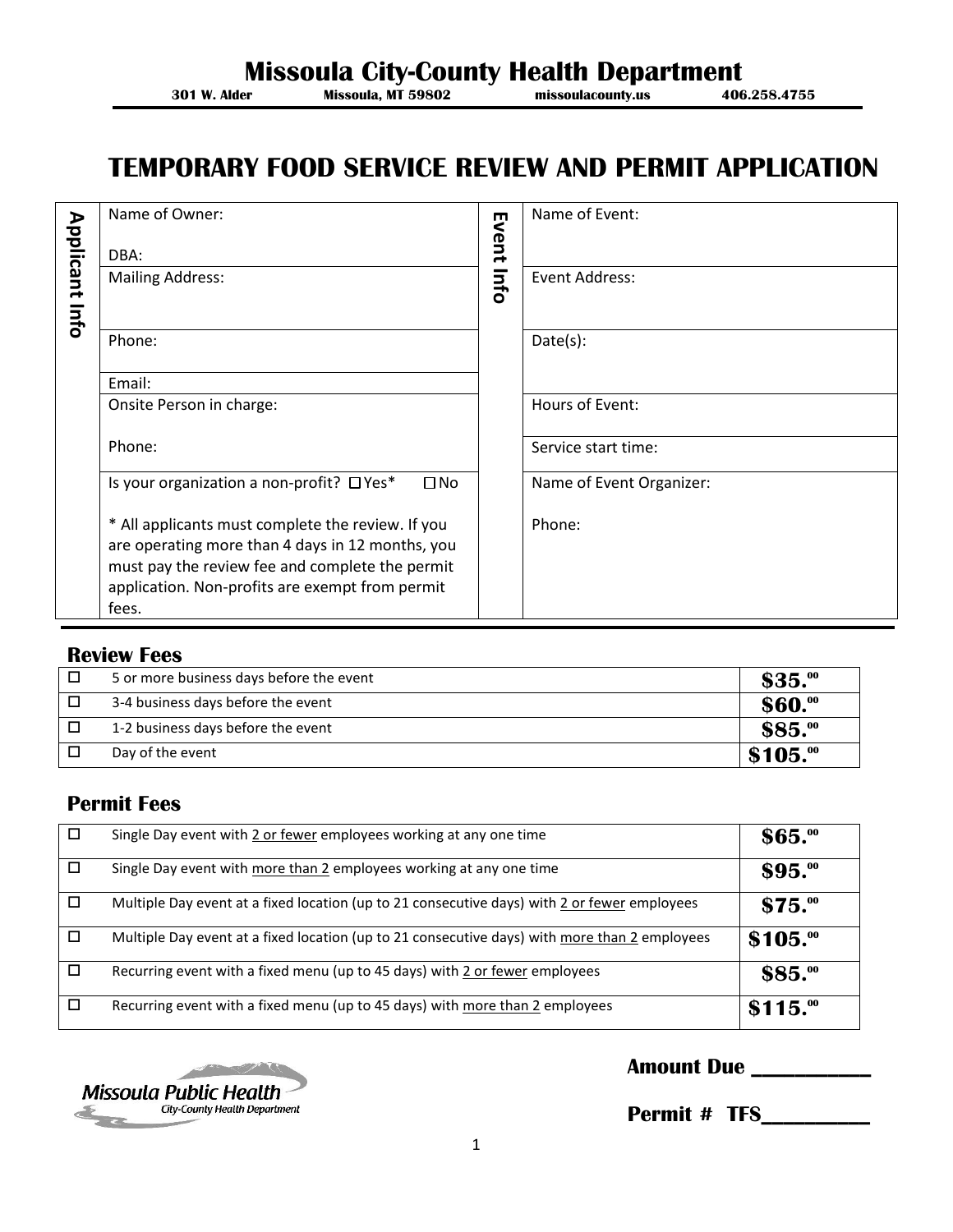|      | Menu Item* | Source (FSA, etc.) | <b>Preparation Process</b> |
|------|------------|--------------------|----------------------------|
| Menu |            |                    |                            |
|      |            |                    |                            |
| pue  |            |                    |                            |
|      |            |                    |                            |
| Prep |            |                    |                            |
|      |            |                    |                            |
|      |            |                    |                            |
|      |            |                    |                            |
|      |            |                    |                            |
|      |            |                    |                            |

\*Menu's must be simple with limited onsite prep. Use a separate sheet for additional items.

| Approved  | Every temporary food service must be supported by a licensed and inspected kitchen. You will use<br>your kitchen (depending on menu) for cleaning and sanitizing all utensils, cold and dry food storage,<br>preparation of menu items, washing of produce, potable water source, and an approved waste<br>water disposal area. |                                  |  |
|-----------|---------------------------------------------------------------------------------------------------------------------------------------------------------------------------------------------------------------------------------------------------------------------------------------------------------------------------------|----------------------------------|--|
| Kitchen   | A signed agreement (or email) is required from the kitchen owner/operator. Letter must include the<br>times you will be using the kitchen, which equipment/areas you will have access to, and what types<br>of food prep/storage you have been approved for.                                                                    |                                  |  |
| ⊗         | Your approved kitchen will be:                                                                                                                                                                                                                                                                                                  | Name of kitchen owner:<br>Phone: |  |
| Transport | How will food be transported from the kitchen to the event?                                                                                                                                                                                                                                                                     |                                  |  |

|           | All equipment used in your food service must be durable, cleanable, and used as |
|-----------|---------------------------------------------------------------------------------|
|           | the manufacturer intended. Utensils and food contact equipment must be washed   |
|           |                                                                                 |
|           | I rinsed and sanitized prior to use.                                            |
| Equipment | Will booth be supplied with electricity?                                        |
|           |                                                                                 |
| pue       | Will you have mechanical refrigeration?                                         |
|           |                                                                                 |
|           | How will foods be kept cold?                                                    |
| Utensils  |                                                                                 |
|           | How will foods be cooked and/or kept hot?                                       |
|           |                                                                                 |
|           | List all other equipment:                                                       |
|           |                                                                                 |